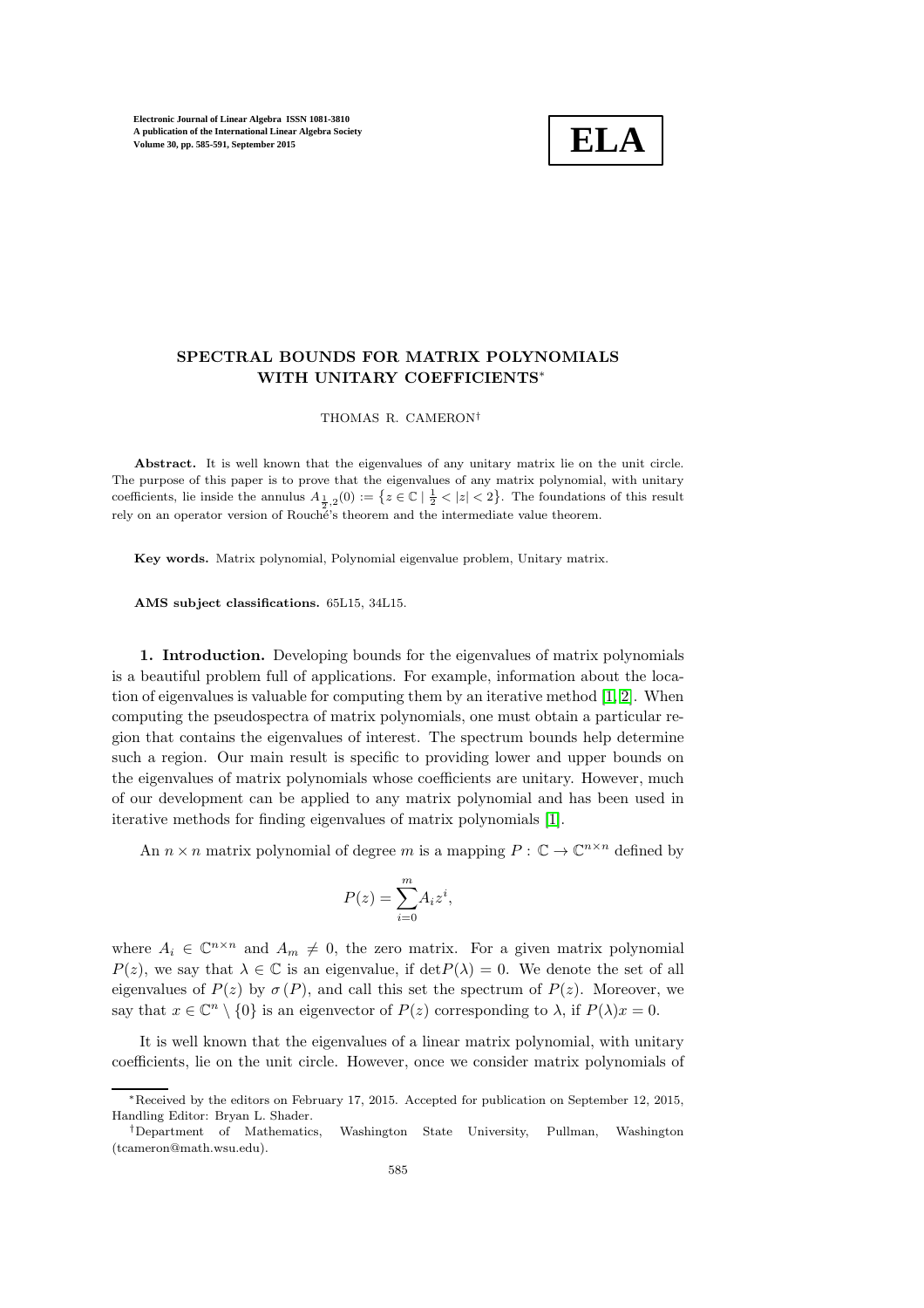

586 Thomas R. Cameron

degree greater than 1, this result no longer holds.

EXAMPLE 1.1. Consider the quadratic matrix polynomial

$$
P(z) = z^2 I + zI - I,
$$

whose coefficients are unitary. The eigenvalues of  $P(z)$  satisfy the equation  $z^2+z-1=$ 0, and therefore,  $\sigma(P) = \left\{ \frac{-1 \pm \sqrt{5}}{2} \right\}$ .

Let  $P(z)$  be an  $n \times n$  matrix polynomial of degree m with unitary coefficients. Given Example 1.1, we know that if  $m > 1$ , then the eigenvalues of  $P(z)$  are not guaranteed to lie on the unit circle. However, we will show that the eigenvalues lie inside the annulus  $A_{\frac{1}{2},2}(0)$ . To prove this result we introduce an operator version of Rouché's theorem in Section 2, and use it to find bounds on the eigenvalues of matrix polynomials. Then, in Section 3, we use these bounds and the intermediate value theorem to prove our main result.

2. Rouché and Pellet theorems for matrix polynomials. Throughout this section H is a separable Hilbert space, G is an open connected subset of  $\mathbb C$  called a region, and  $\mathcal{L}(H)$  is the space of bounded linear operators from H to H. We begin with a definition which will be used in the succeeding theorems.

DEFINITION 2.1. A bounded linear operator  $A \in \mathcal{L}(X, Y)$ , where X and Y are complex Banach spaces, is called a Fredholm operator if its range ImA is closed and the numbers

$$
n(A) = \dim \text{Ker} A, d(A) = \dim (Y/\text{Im} A)
$$

are finite. Note that if  $X$  and  $Y$  are finite dimensional, then  $A$  is always Fredholm.

THEOREM 2.2. Let  $W, S: G \to \mathcal{L}(H)$  be analytic operator functions. Assume that W is normal with respect to the simple closed curve  $\gamma \subseteq G$ . If  $\|W(z)^{-1}S(z)\| < 1$ for all  $z \in \gamma$ , then  $W + S$  is also normal with respect to  $\gamma$ . Moreover,  $W + S$  and W have the same number of eigenvalues inside  $\gamma$ , counting multiplicities.

*Proof.* See p. 205 of [\[5\]](#page-5-2).  $\Box$ 

We note that Theorem 2.2 holds for any Cauchy contour in  $G$  such that its interior is a subset of G, but we only need concern ourselves with simple closed curves. We say that W is normal with respect to the curve  $\gamma \subseteq G$ , if  $W(z)$  is invertible for all  $z \in \gamma$  and W is Fredholm on the interior of  $\gamma$ . Moreover, the norm used can be any norm induced by a norm on  $H$ , and it is easy to see that this result holds for analytic matrix valued functions. We state and prove this now as a reference for the remainder of this paper.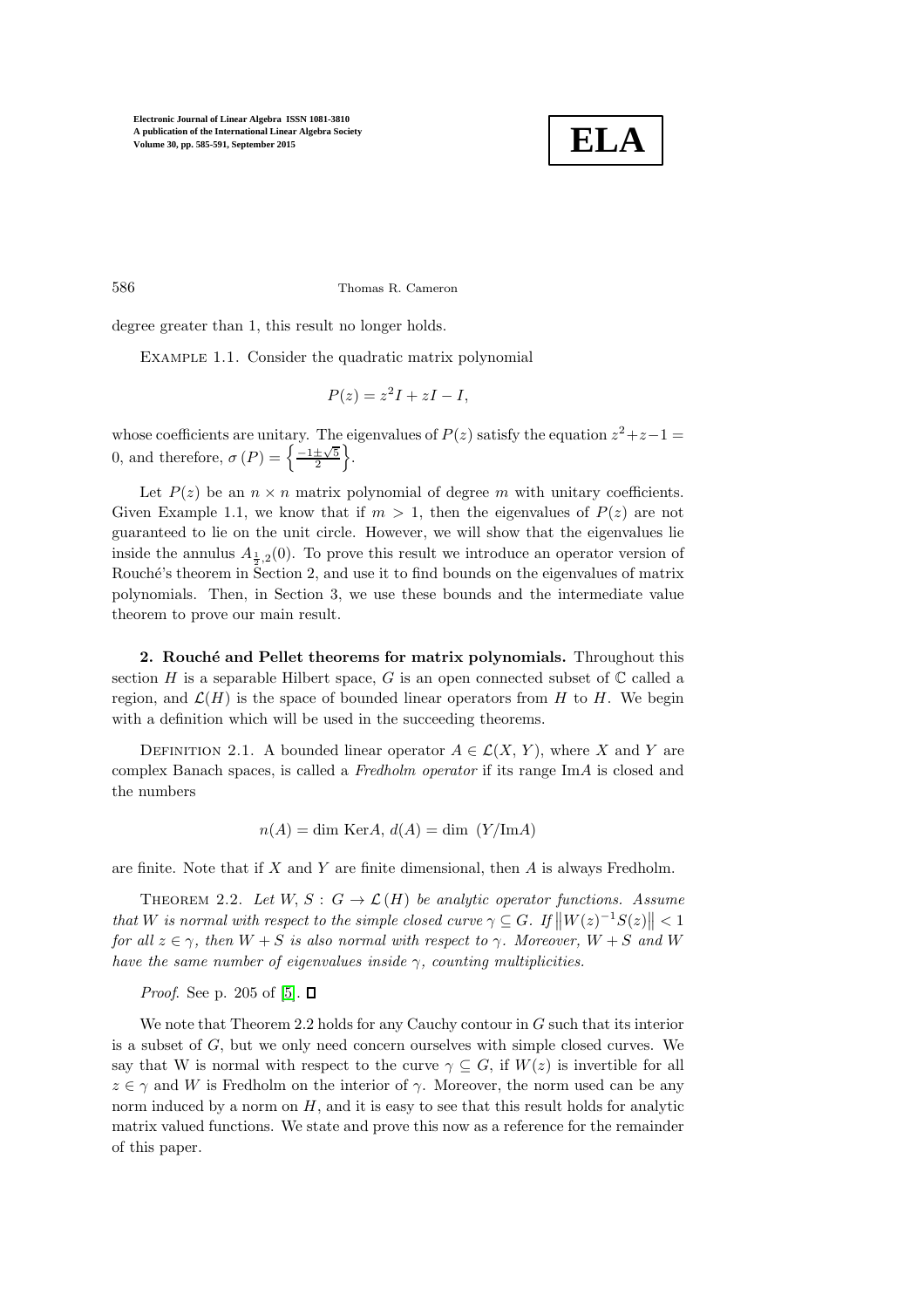$$
\boxed{\textbf{ELA}}
$$

Spectral Bounds for Matrix Polynomials With Unitary Coefficients 587

THEOREM 2.3. Let  $A, B : G \to \mathbb{C}^{n \times n}$  be analytic matrix-valued functions. Assume that  $A(z)$  is invertible on the simple closed curve  $\gamma \subseteq G$ . If  $||A(z)^{-1}B(z)|| < 1$ for all  $z \in \gamma$ , then  $A+B$  and A have the same number of eigenvalues inside  $\gamma$ , counting multiplicities.

*Proof.* Given  $z \in G$ ,  $A(z)$  and  $B(z)$  are bounded linear operators from  $\mathbb{C}^n$  to  $\mathbb{C}^n$ , where  $\mathbb{C}^n$  is a separable Hilbert space. Moreover,  $A(z)$  is a Fredholm operator, since  $\mathbb{C}^n$  is of finite dimension. Therefore, A is normal with respect to the simple closed curve  $\gamma \subseteq G$ , and the result follows from Theorem 2.2.  $\square$ 

When  $n = 1$  Theorem 2.3 is equivalent to the classical Rouché theorem (see [12, p.391]), which has many applications. For example, Rouché's theorem has been used to prove the fundamental theorem of algebra and provide bounds on the roots of a complex scalar polynomial. With regards to the latter, A.L. Cauchy provided upper and lower bounds in [\[3\]](#page-5-3). A more general approach was taken up by M.A. Pellet in [\[11\]](#page-6-0), and has been revised by M. Marden in [\[9\]](#page-6-1).

Now that we have a Rouché type theorem for analytic matrix valued functions we can prove a generalization of Pellet and Cauchy bounds for the eigenvalues of matrix polynomials. For our purposes we only need the Cauchy bounds, that is the upper and lower bounds on the spectrum of a matrix polynomial. However, we can easily prove a generalization of both Cauchy and Pellet bounds at the same time. We choose to do so, since both Cauchy and Pellet bounds have been used in numerical methods for computing the eigenvalues of a matrix polynomial [\[1,](#page-5-0) [2\]](#page-5-1).

The generalization of Pellet and Cauchy bounds for matrix polynomials can be found in [\[10\]](#page-6-2) and [\[2\]](#page-5-1). For our purposes, we present a slightly different statement of these results in Theorem 2.4. The detailed proof of this result was influenced by J.L. Walsh in [\[14\]](#page-6-3)

THEOREM 2.4. Let  $P(z)$  be a  $n \times n$  matrix polynomial of degree  $m \geq 2$ , where  $A_0 \neq 0$ . For each  $k \in \{0, 1, ..., m\}$ , such that  $A_k$  is nonsingular, consider the equation

(2.1) 
$$
\left\|A_k^{-1}\right\|^{-1} r^k = \sum_{i \neq k} \|A_i\| r^i,
$$

where r is a real positive number and  $\|\cdot\|$  is any induced matrix norm.

- 1. If  $k = 0$ , then there exists one real positive solution r, and  $P(z)$  has no eigenvalues of moduli less than r.
- 2. If  $0 < k < m$ , then there are either no real positive solutions or two real positive solutions  $r_1 \leq r_2$ . In the latter case,  $P(z)$  has no eigenvalues in the annulus  $A_{r_1,r_2}(0)$ .
- 3. If  $k = m$ , then there exists one real positive solution R, and  $P(z)$  has no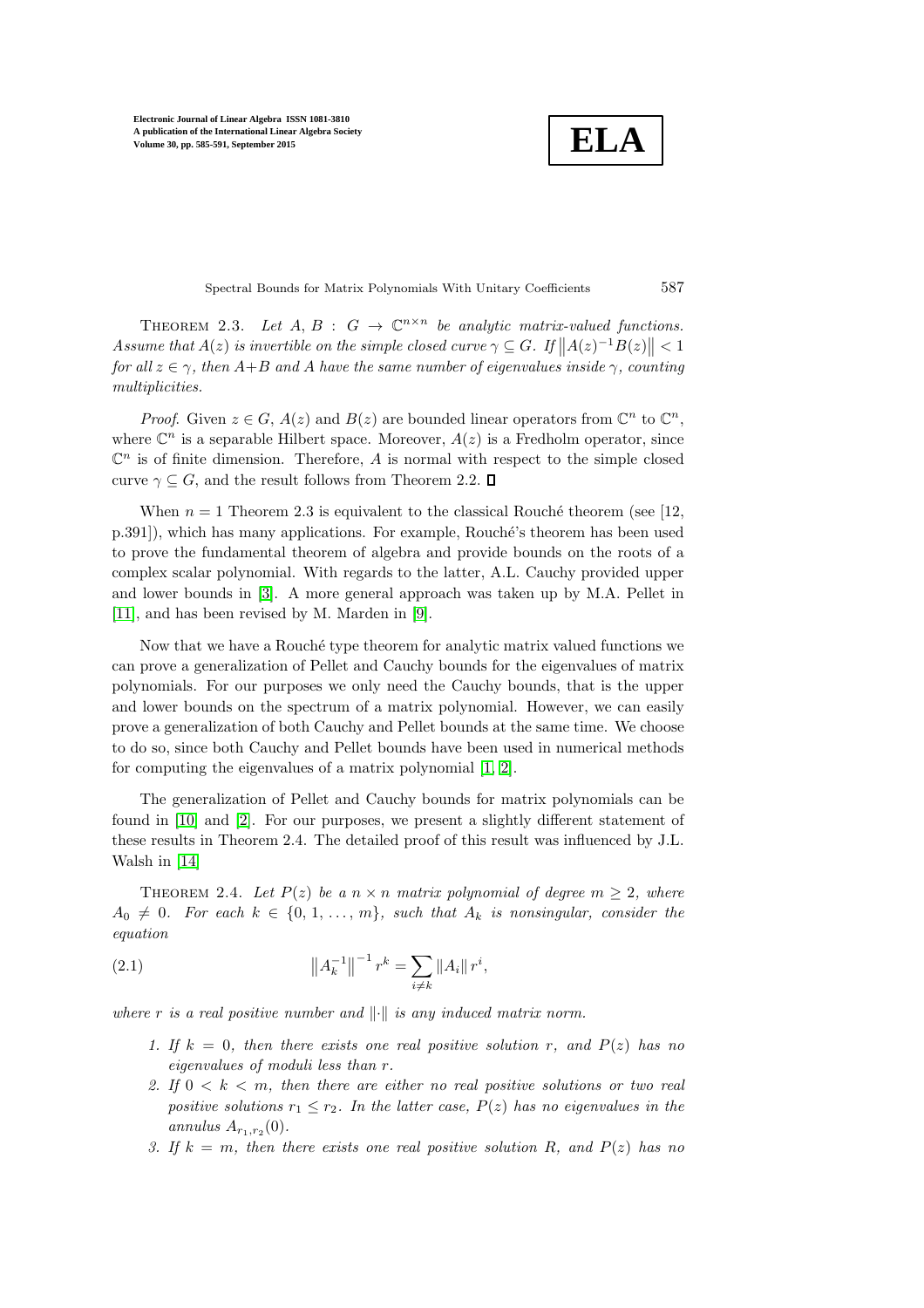

588 Thomas R. Cameron

eigenvalues of moduli greater than R.

*Proof.* For each  $k \in \{0, 1, ..., m\}$ , such that  $A_k$  is nonsingular, we define F:  $\mathbb{R} \to \mathbb{R}$  by

$$
F(x) = ||A_0|| + \dots + ||A_{k-1}||x^{k-1} - ||A_k^{-1}||^{-1}x^k + \dots + ||A_m||x^m,
$$
  
and  $A(z) = A_k z^k$  and  $B(z) = \sum_{i \neq k} A_i z^i$ .

Let  $k = 0$ , then  $F(x)$  has one sign change and by Descartes' rule of signs  $F(x)$ has one real positive root r. Since  $F(0) < 0$  and  $F(r) = 0$ , it follows that  $F(x) < 0$ for all  $0 \le x < r$  and  $||B(z)|| < ||A^{-1}(z)||$  $\begin{cases} -1 \text{ for all } |z| < r. \end{cases}$  For any  $\varepsilon > 0$ , define  $\gamma = (r - \varepsilon)e^{i\theta}$ , where  $0 \le \theta \le 2\pi$ . Then  $||A(z)^{-1}B(z)|| < 1$  for all  $z \in \gamma$ . Since this holds for all  $\varepsilon > 0$ , by Theorem 2.3,  $P(z)$  has no eigenvalues of moduli less than r.

Let  $0 < k < m$ , then  $F(x)$  has either no real positive roots or two real positive roots. Suppose that  $r_1 < r_2$  are two real positive roots of  $F(x)$ , then  $F(x) < 0$  for all  $r_1 < x < r_2$  and  $||B(z)|| < ||A^{-1}(z)||$  $-\frac{1}{r}$  for all  $r_1 < |z| < r_2$ . For  $\varepsilon > 0$ , define  $\gamma_1 = (r_1 + \varepsilon)e^{i\theta}$  and  $\gamma_2 = (r_2 - \varepsilon)e^{i\theta}$ , where  $0 \le \theta \le 2\pi$ . Then  $||A(z)^{-1}B(z)|| < 1$  for all  $z \in \gamma_1$  and all  $z \in \gamma_2$ , and for all  $\varepsilon > 0$ . So, Theorem 2.3 implies that  $P(z)$  has kn eigenvalues in  $B_{r_2}(0)$  and  $B_{r_1}(0)$ . Since  $B_{r_1}(0) \subseteq B_{r_2}(0)$ , it follows that  $P(z)$  has no eigenvalues inside the annulus  $A_{r_1,r_2}(0)$ .

Let  $k = m$ , then  $F(x)$  has one real positive root R. Moreover,  $F(x) < 0$  for all  $x > R$  and  $||B(z)|| < ||A^{-1}(z)||$ <sup>-1</sup> for all  $|z| > R$ . For  $\varepsilon > 0$ , define  $\gamma = (R + \varepsilon)e^{i\theta}$ , where  $0 \le \theta \le 2\pi$ . Then,  $||A(z)^{-1}B(z)|| < 1$  for all  $z \in \gamma$  and for all  $\varepsilon > 0$ . Therefore, by Theorem 2.3,  $P(z)$  has mn eigenvalues inside  $\overline{B_R}(0)$ . Since det $P(z)$  is a polynomial of degree mn, it follows that  $P(z)$  has no eigenvalues of moduli greater than R.  $\Box$ 

3. The main result. Now that we have introduced an operator version of Rouché's theorem and used it to prove a generalized version of Pellet and Cauchy bounds for the spectrum of matrix polynomials, we can prove our main result. We begin with several definitions that lay the foundation for this result.

DEFINITION 3.1. Let

$$
G(n, \mathbb{C}) = \{ A \in \mathbb{C}^{n \times n} \mid A^*A = I \}
$$

denote the group under matrix multiplication of all  $n \times n$  unitary matrices. We define the set of all  $n \times n$  matrix polynomials with unitary coefficients by

$$
U(n) = \left\{ P(z) = \sum_{i=0}^{m} A_i z^i \mid A_i \in G(n, \mathbb{C}) \text{ for } i = 0, 1, ..., m, \text{ where } m \in \mathbb{N} \right\}.
$$

We then define the family of all matrix polynomials with unitary coefficients by

$$
\mathcal{U} = \bigcup_{n \in \mathbb{N}} U(n).
$$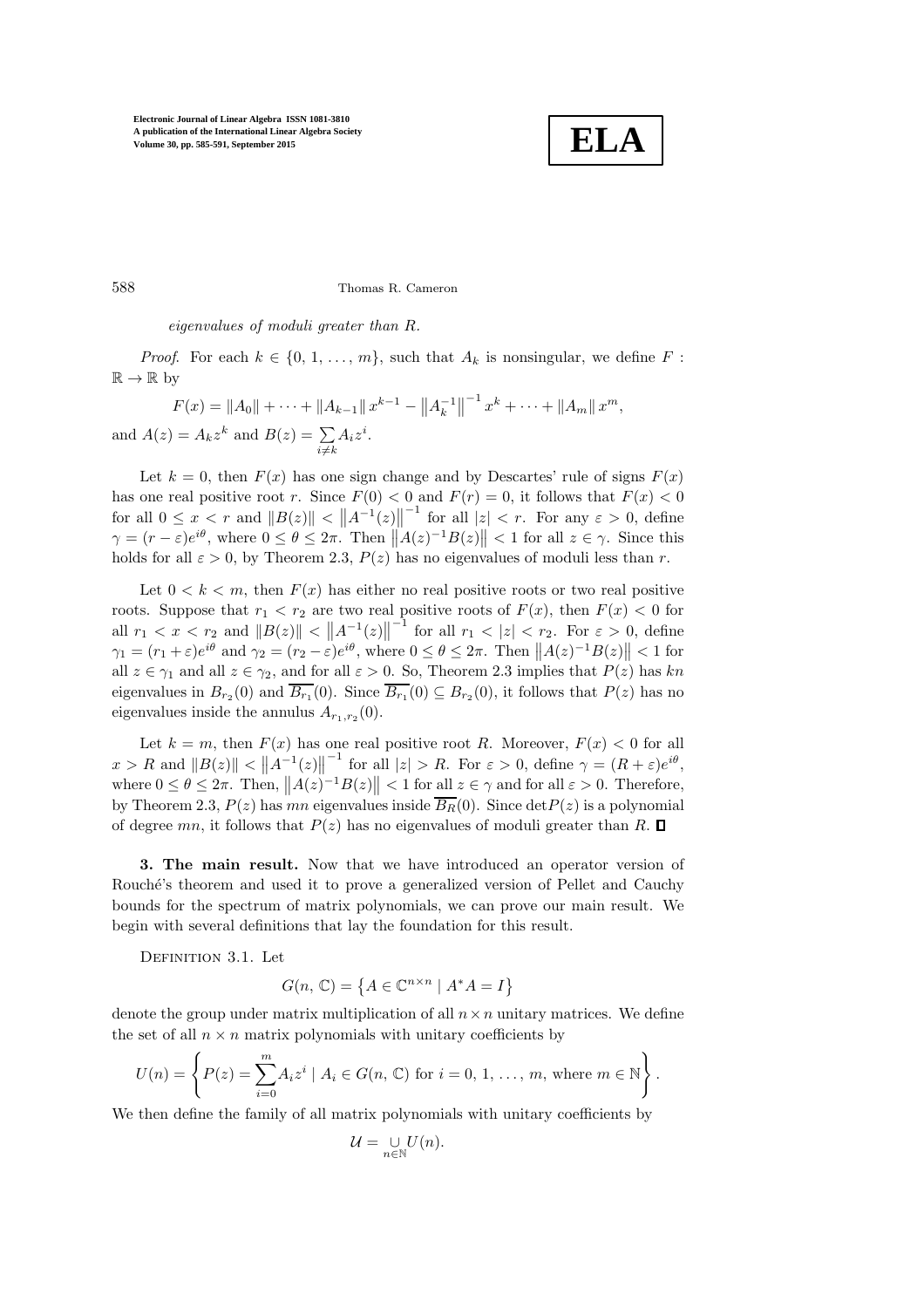

Spectral Bounds for Matrix Polynomials With Unitary Coefficients 589

It is interesting that although  $G(n, \mathbb{C})$  is a group,  $U(n)$  fails to be a group. Indeed,  $U(n)$  is closed under matrix polynomial multiplication and  $I \in U(n)$ . However, not every element of  $U(n)$  has an inverse which is also an element of  $U(n)$ . For this reason,  $U(n)$  is a semigroup with the identity element.

Now, corresponding to each  $P(z) \in \mathcal{U}$  there is a spectrum  $\sigma(P)$ , which is the set of all eigenvalues of  $P(z)$ . Let  $\sigma_{\mathcal{U}} = {\{\sigma(P) | P(z) \in \mathcal{U}\}}$ , and  $|\sigma_{\mathcal{U}}| = {\{\sigma(P) | P(z) \in \mathcal{U}\}}$ , where  $|\sigma(P)|$  denotes the set of moduli of the eigenvalues of  $P(z)$ . The following result provides upper and lower bounds on  $|\sigma_{\mathcal{U}}|$ .

THEOREM 3.2. Let  $P(z) \in U$ . Then for any  $\lambda \in \mathbb{C}$ , such that  $\lambda$  is an eigenvalue of  $P(z)$ , it follows that  $\frac{1}{2} < |\lambda| < 2$ .

*Proof.* Define  $u : \mathbb{R} \to \mathbb{R}$  by

$$
u(x) = x^m - x^{m-1} - \dots - 1.
$$

Since the spectral norm of a unitary matrix is 1, it follows from Theorem 2.4 that the one real positive root of  $u(x)$  is an upper bound on the moduli of the eigenvalues of  $P(z)$ . Note that  $2^m > 2^{m-1} + \cdots + 2^0$  for all positive integers m. Therefore,  $u(2) > 0$ and  $u(1) < 0$ . Since u is a continuous function, the intermediate value theorem states that there exists an  $R \in (1, 2)$  such that  $u(R) = 0$ . The moduli of any eigenvalue of  $P(z)$  is bounded above by R and therefore bounded above by 2.

Define  $l : \mathbb{R} \to \mathbb{R}$  by

$$
l(x) = x^m + \dots + x - 1.
$$

Again, by Theorem 2.4, the one real positive root of  $l(x)$  is a lower bound on the modulie of the eigenvalues of  $P(z)$ . Note that  $\sum_{i=1}^{\infty}$  $\left(\frac{1}{2}\right)^i = 1$ ; therefore,  $l(\frac{1}{2}) < 0$ and  $l(1) > 0$ . By the intermediate value theorem, there exists  $r \in (\frac{1}{2}, 1)$  such that  $l(r) = 0$ . The moduli of any eigenvalue of  $P(z)$  is bounded below by r and therefore bounded below by  $\frac{1}{2}$ .

Theorem 3.2 provides upper and lower bounds on the set  $|\sigma_{\mathcal{U}}|$ . We conclude by proving that these bounds are in fact optimal; that is, they are the least upper bound and greatest lower bound of the set  $|\sigma_{\mathcal{U}}|$ .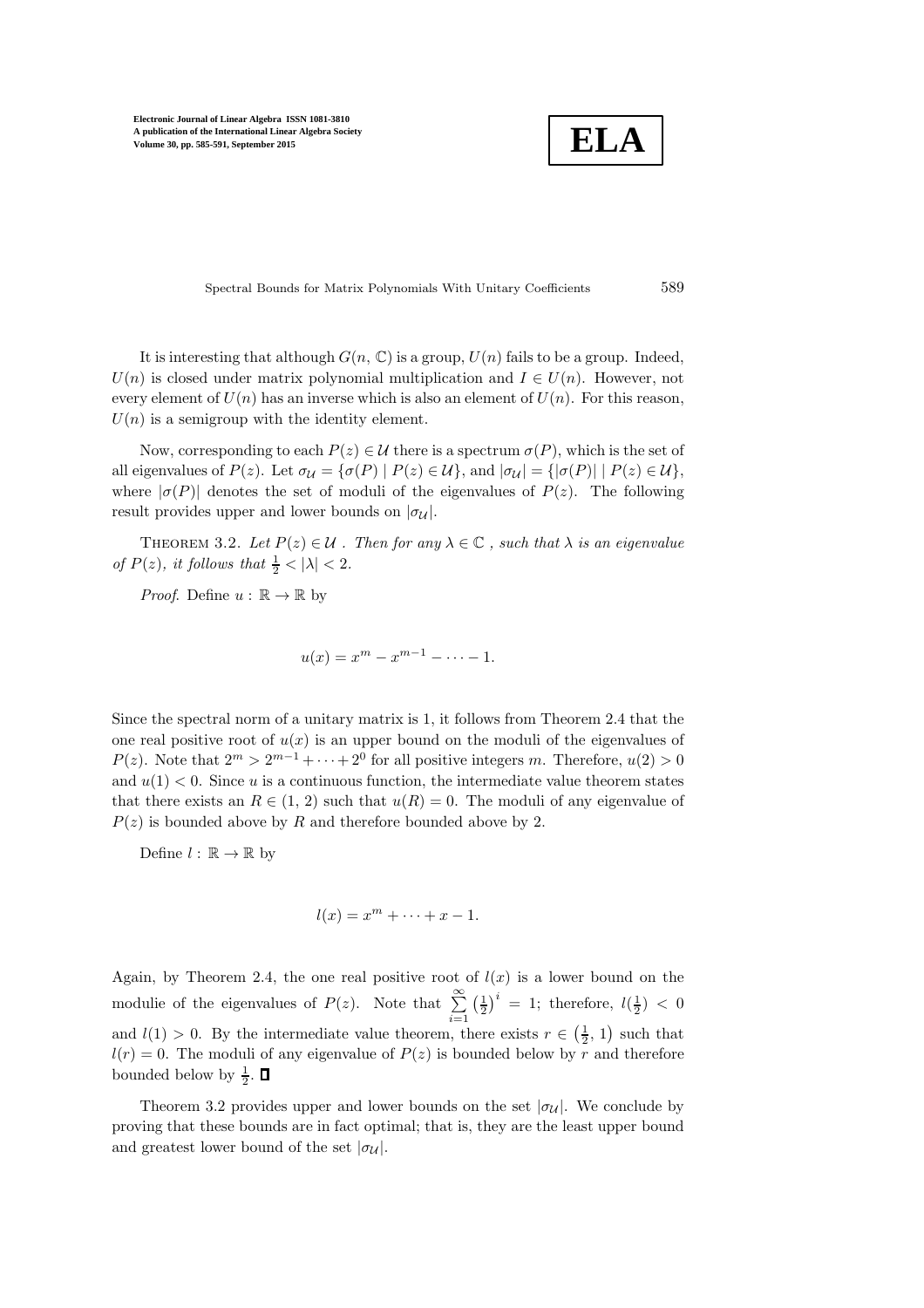

590 Thomas R. Cameron

THEOREM 3.3.  $\sup |\sigma_{\mathcal{U}}| = 2$  and  $\inf |\sigma_{\mathcal{U}}| = \frac{1}{2}$ .

Proof. Given Theorem 3.2, we just have to show that there is no number less than 2 or greater than  $\frac{1}{2}$  which serves as an upper or lower bound to  $|\sigma_{\mathcal{U}}|$ , respectively.

Consider a real number r, such that  $\frac{1}{2} < r < 1$ . Then  $\sum_{i=1}^{\infty} r^i > 1$ , and it follows that there exists an  $m \in \mathbb{N}$  such that  $\sum_{i=1}^{m} r^i > 1$ . Now define  $P(z) = -I + \sum_{i=1}^{m} z^i I$ , which is clearly an element of  $U$ . Then  $P(z)$  has a real positive eigenvalue that is also a root of the polynomial  $l(x) = x^m + \cdots + x - 1$ . Since  $l(r) > 0$  and  $l(\frac{1}{2}) < 0$ , it follows from the intermediate value theorem that there exists a  $\lambda \in (\frac{1}{2}, r)$  such that  $l(\lambda) = 0$ . Therefore, r cannot be a lower bound of  $|\sigma_{\mathcal{U}}|$ .

Define the matrix polynomial  $P(z) = z^m I - \sum_{i=0}^{m-1} z^i I$ , which is clearly an element of U for any  $m \in \mathbb{N}$ . Moreover,  $P(z)$  has a real positive eigenvalue which is also a root of the polynomial  $u(x) = x^m - (x^{m-1} + \cdots + 1)$ . If  $R \in (1, 2)$  is an upper bound of  $|\sigma_{\mathcal{U}}|$ , then  $R^m \geq R^{m-1} + \cdots + 1$ . For, if  $R^m < R^{m-1} + \cdots + 1$ , then there exists a  $\lambda \in (R, 2)$  such that  $u(\lambda) = 0$ . We note that

$$
R^{m-1} + \dots + 1 = \frac{1 - R^m}{1 - R}.
$$

Therefore, if  $R \in (1, 2)$  is an upper bound of  $|\sigma_{\mathcal{U}}|$ , then  $R^m \geq \frac{1-R^m}{1-R}$ . Since  $(1 - R)$ 0, it follows that  $R^m (2 - R) \leq 1$  and we have

$$
(2 - R) \le \frac{1}{R^m}.
$$

Since  $P(z) \in \mathcal{U}$  for any  $m \in \mathbb{N}$ , the above inequality must hold for all  $m \in \mathbb{N}$  in order for R to be an upper bound of  $|\sigma_{\mathcal{U}}|$ . Since this is not possible, it follows that  $R \geq 2$ .

## REFERENCES

- <span id="page-5-0"></span>[1] D.A. Bini and V. Noferini. Solving polynomial eigenvalue problems by means of the Ehrlich-Aberth method. Preprint, arXiv:1207.6292 [math.NA], 2012.
- <span id="page-5-1"></span>[2] D.A. Bini, V. Noferini, and M. Sharify. Locating the eigenvalues of matrix polynomials. Preprint, arXiv:1206.3632 [math.NA], 2012.
- <span id="page-5-3"></span>[3] A.L. Cauchy. Exercises de mathématique. Oeuvres (2), 9:122, 1829.
- [4] I. Gohberg and E.I. Sigal. An operator generalization of the logarithmic residue theorem and Rouché's theorem. Mat. Sb.  $(N.S.)$ , 84(126):607–629, 1971 (in Russian); English translation in Math. USSR-Sb., 13:603–625, 1971.
- <span id="page-5-2"></span>[5] I. Gohberg, S. Goldberg, and M.A. Kaashoek. Classes of Linear Operators, Vol. 1. Operator Theory: Adv. Appl., Birkhauser Verlag, Basel, 49, 1990.
- [6] I. Gohberg, P. Lancaster, and L. Rodman. Matrix Polynomials. SIAM, Philadelphia, PA, 2009.
- [7] N.J. Higham and F. Tisseur. Bounds for eigenvalues of matrix polynomials. Linear Algebra Appl., 358:5–22, 2003.